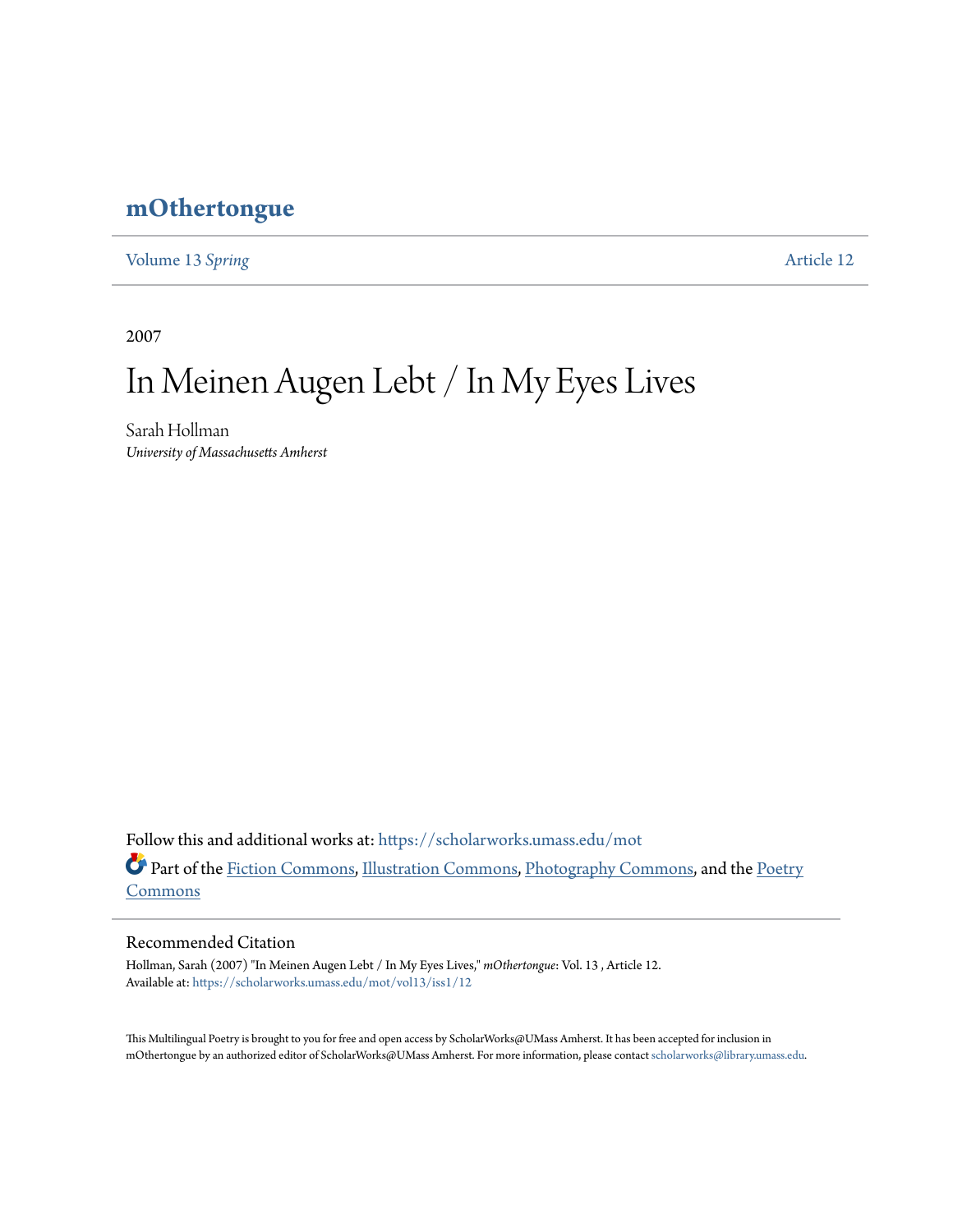#### In Meinen Augen Lebt Sarah Hollman

In meinen Augen lebt Ein Universum des Unwissens, Aus Gefiihlen zusammen geklebt Und von Wundern durchbohrt.

Schwarz ist der Himmel Um die Sternen besser zu schatzen zu wissen. Schwarz auch die Hiigel Mit den Flecken meiner Seek

Der Boden seufzt Als ich und ich und ich geboren werden Alle meine Siinden hinweg gesiebt. Die iibrigen Selbste wachen.

Mein Herz klopft starker Als tausend Geschiitze. Der Hohepunkt meines Werkes Kommt nie.

In meinem Dasein zwischen Galle und Gott Immer wird mein unwissendes Gefuhlsuniversum In meinen Augen dort Andauern.

Ich entferne meine Hiille, Eine Haut aus Erscheinungsbildern gemacht. Ich drapierte sie auf dem Stab Und wandere hin zu mir selbst.